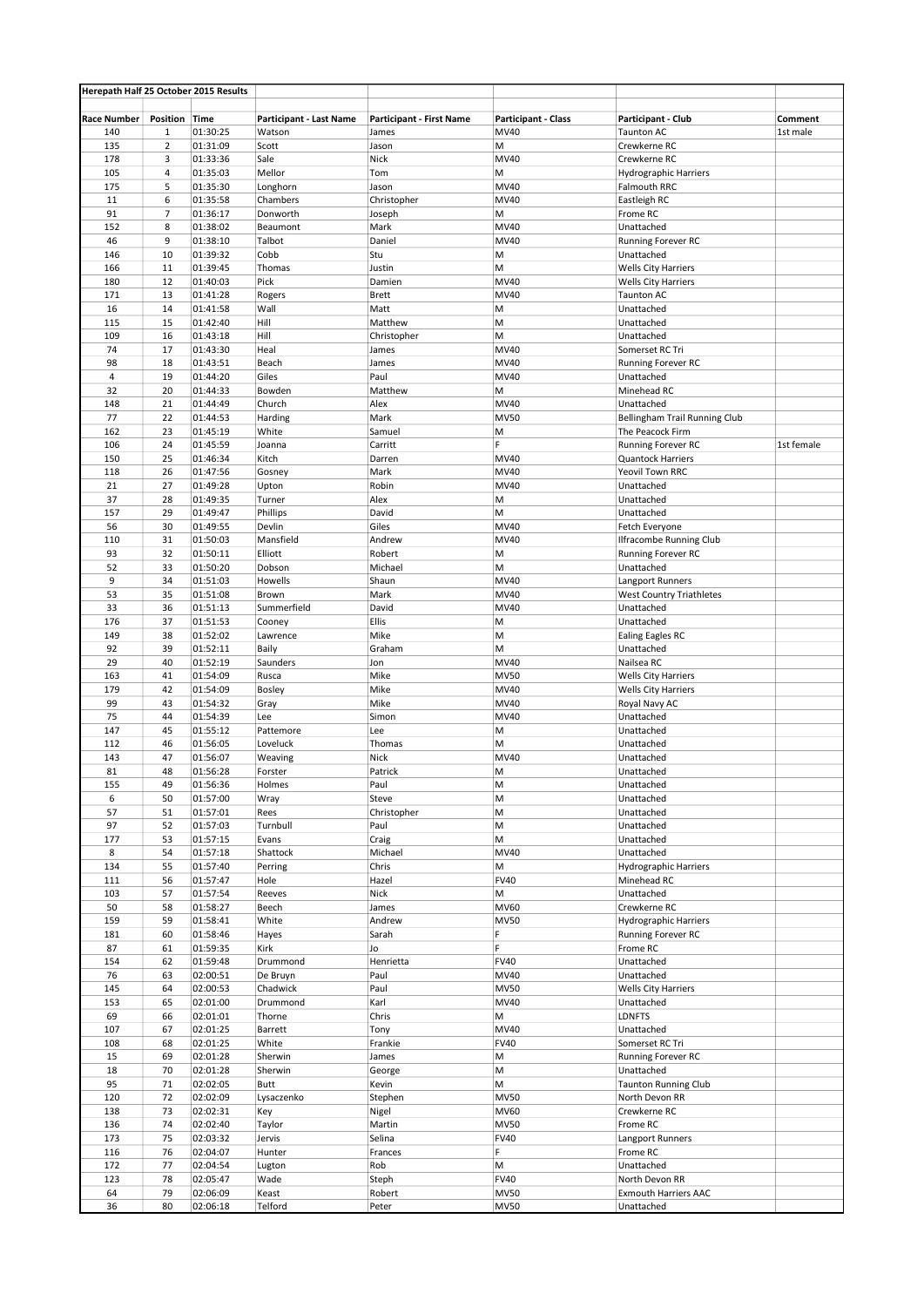| 94             |            |          |              |           |             |                                 |  |
|----------------|------------|----------|--------------|-----------|-------------|---------------------------------|--|
|                | 81         | 02:08:23 | Carvalho     | Alexandre | М           | Unattached                      |  |
| 117            | 82         | 02:08:28 | Fox          | Kate      | <b>FV40</b> | Unattached                      |  |
| 59             | 83         | 02:09:31 | Edwards      | Adrian    | M           | Running Forever RC              |  |
|                |            |          |              |           | F           |                                 |  |
| 128            | 84         | 02:11:35 | Dawkins      | Rebecca   |             | Unattached                      |  |
| 41             | 85         | 02:11:56 | Walsh        | Si        | MV40        | <b>West Country Triathletes</b> |  |
| 90             | 86         | 02:11:57 | Webb         | Rebecca   | F           | Frome RC                        |  |
| 12             | 87         | 02:12:01 | Davies       | Andy      | MV40        | Wells Cathedral School          |  |
|                |            |          |              |           |             |                                 |  |
| 79             | 88         | 02:12:28 | Hill         | Mark      | Μ           | Unattached                      |  |
| 102            | 89         | 02:12:34 | Stables      | Ant       | Μ           | Unattached                      |  |
| 141            | 90         | 02:13:01 | <b>Betts</b> | Jacqui    | <b>FV50</b> | Unattached                      |  |
|                |            |          |              |           |             |                                 |  |
| 127            | 91         | 02:13:24 | Prettejohn   | Shaun     | М           | Unattached                      |  |
| 43             | 92         | 02:13:42 | Ferreira     | Artur     | M           | Unattached                      |  |
| 48             | 93         | 02:13:47 | Auton        | Rachael   | <b>FV40</b> | Unattached                      |  |
|                |            |          |              |           |             |                                 |  |
| 119            | 94         | 02:13:59 | Spencer      | Danny     | MV40        | Unattached                      |  |
| 83             | 95         | 02:14:16 | Fox          | Martin    | <b>MV50</b> | Unattached                      |  |
| 65             | 96         | 02:14:20 | Pike         | Mark      | MV40        | Unattached                      |  |
|                |            |          |              |           |             |                                 |  |
| $\mathbf 1$    | 97         | 02:15:01 | Forster      | Adam      | MV40        | Unattached                      |  |
| 86             | 98         | 02:15:23 | Green        | Joseph    | <b>MV50</b> | Unattached                      |  |
| 85             | 99         | 02:15:30 | Green        | Paula     | <b>FV40</b> | Unattached                      |  |
| 47             | 100        |          | Booth        |           | MV60        |                                 |  |
|                |            | 02:16:24 |              | lan       |             | Unattached                      |  |
| 67             | 101        | 02:17:34 | Cook         | George    | М           | Unattached                      |  |
| 44             | 102        | 02:17:50 | Carvalho     | Tiago     | М           | Unattached                      |  |
| 132            | 103        |          | Haywood      | Caroline  | F           |                                 |  |
|                |            | 02:17:50 |              |           |             | Running Forever RC              |  |
| 84             | 104        | 02:17:53 | Fox          | Mirella   | <b>FV40</b> | Unattached                      |  |
| 126            | 105        | 02:17:53 | Cadwgan      | Richard   | <b>MV50</b> | Nailsea RC                      |  |
| 49             | 106        | 02:20:06 | Gresswell    | Nick      | MV40        | Unattached                      |  |
|                |            |          |              |           |             |                                 |  |
| 133            | 107        | 02:21:16 | Wadey        | Maria     | <b>FV40</b> | Chard RRC                       |  |
| 139            | 108        | 02:21:41 | Bickerstaffe | James     | MV40        | Swindon Striders                |  |
| 156            | 109        | 01:22:58 | Cheyne       | Lydia     | F           | Unattached                      |  |
|                |            |          |              |           |             |                                 |  |
| 54             | 110        | 02:24:23 | Price        | Heidi     | F           | Unattached                      |  |
| 31             | 111        | 02:24:38 | Thorne       | Caroline  | F           | Unattached                      |  |
| 30             | 112        | 02:24:38 | Langdon      | Amy       | F.          | Unattached                      |  |
|                |            |          |              |           |             |                                 |  |
| 5              | 113        | 02:24:38 | Smith        | Lynda     | <b>FV40</b> | Unattached                      |  |
| 13             | 114        | 02:25:05 | Marshall     | Sara      | <b>FV40</b> | Unattached                      |  |
| 73             | 115        | 02:26:13 | Burrough     | Claire    | <b>FV50</b> | Unattached                      |  |
|                |            |          |              |           |             |                                 |  |
| 142            | 116        | 02:28:31 | Knee         | Adam      | М           | Unattached                      |  |
| 131            | 117        | 02:28:38 | Jones        | Beverley  | <b>FV50</b> | Swindon Striders                |  |
| 130            | 118        | 02:28:39 | Townsend     | Robert    | <b>MV50</b> | Swindon Striders                |  |
|                |            |          |              |           |             |                                 |  |
| 129            | 119        | 02:30:32 | Andrews      | Lincoln   | MV40        | Unattached                      |  |
| 22             | 120        | 02:31:32 | Irish        | Kirsten   | <b>FV40</b> | Crewkerne RC                    |  |
| 174            | 121        | 02:32:03 | Longhorn     | Monica    | <b>FV40</b> | Falmouth RRC                    |  |
|                |            |          |              |           |             |                                 |  |
| 20             | 122        | 02:32:54 | Buckman      | Chris     | MV40        | Running Forever RC              |  |
| 169            | 123        | 02:33:00 | Taylor       | Mikos     | M           | Unattached                      |  |
| 168            | 124        | 02:33:01 | Marks        | James     | Μ           | Unattached                      |  |
|                |            |          |              |           |             |                                 |  |
|                |            |          |              |           |             |                                 |  |
| 23             | 125        | 02:33:04 | Presdee      | Nicholas  | MV40        | Mendip triathlon club           |  |
| 19             | 126        | 02:33:04 | Lowry        | Louise    | F           | Unattached                      |  |
|                |            |          |              |           |             |                                 |  |
| 58             | 127        | 02:33:36 | Bindon       | Julie     | <b>FV40</b> | Chard RRC                       |  |
| 158            | 128        | 02:34:04 | White        | Lucy      | F           | Unattached                      |  |
| 34             | 129        | 02:36:11 | Kearley      | Phil      | Μ           | Unattached                      |  |
|                |            |          |              |           |             |                                 |  |
| 60             | 130        | 02:37:45 | Baxter       | Helen     | <b>FV40</b> | Chard RRC                       |  |
| 38             | 131        | 02:38:03 | Dummer       | Paul      | <b>MV50</b> | Unattached                      |  |
| 39             | 132        | 02:38:03 | Dummer Wade  | Anna      | F           | Unattached                      |  |
| 114            | 133        | 02:38:07 | Court        | Fenton    | MV60        | South West Veterans AC          |  |
|                |            |          |              |           |             |                                 |  |
| 68             | 134        | 02:39:02 | Wheaton      | Gary      | MV40        | Chard RRC                       |  |
| 101            | 135        | 02:40:51 | Monks        | Taryn     | <b>FV50</b> | Yeovil Town RRC                 |  |
| 51             | 136        | 02:43:26 | Wasiewicz    | Lyndsay   | <b>FV50</b> | Yeovil Town RRC                 |  |
|                |            |          |              |           |             |                                 |  |
| 55             | 137        | 02:46:48 | Archibold    | Chris     | MV40        | Littledown Harriers RC          |  |
| 125            | 138        | 02:47:22 | King         | Michael   | MV60        | Nailsea RC                      |  |
| 62             | 139        | 02:48:10 | Wood         | Adrian    | MV40        | Cheddar Valley Joggers          |  |
| 42             | 140        | 02:49:09 | Felicio      | Fernando  | М           | Unattached                      |  |
|                |            |          |              |           |             |                                 |  |
| 164            | 141        | 02:49:26 | Sykes        | Paul      | <b>MV50</b> | Unattached                      |  |
| 88             | 142        | 02:54:44 | <b>Brice</b> | Georgina  | F.          | Yeovil Town RRC                 |  |
| 80             | 143        | 02:54:44 | Gaffney      | Sean      | MV40        | Yeovil Town RRC                 |  |
|                |            |          |              |           |             |                                 |  |
| 137            | 144        | 02:56:05 | Willcocks    | Kevin     | MV40        | <b>Taunton Running Club</b>     |  |
| 72             | 145        | 02:56:05 | Phillips     | Hannah    | F.          | <b>Taunton Running Club</b>     |  |
| 165            | 146        | 02:56:05 | Barratt      | Caroline  | <b>FV50</b> | <b>Taunton Running Club</b>     |  |
|                |            |          |              |           | F.          |                                 |  |
| 160            | 147        | 02:56:05 | Halkett      | Donna     |             | <b>Taunton Running Club</b>     |  |
| 89             | 148        | 02:56:05 | Eiserbeck    | Kerry     | <b>FV40</b> | <b>Taunton Running Club</b>     |  |
| 144            | 149        | 02:58:23 | Doble        | Lauren    | F           | Unattached                      |  |
|                |            |          |              |           |             |                                 |  |
| 17             | 150        | 03:00:42 | Taylor       | Alex      | м           | Somerset Running :)             |  |
| 182            | 151        | 03:00:42 | Northcott    | Victor    | М           | Unattached                      |  |
| 61             | <b>DNF</b> |          | Edwards      | Andrew    | М           | Unattached                      |  |
|                |            |          |              |           |             |                                 |  |
| $\overline{2}$ | <b>DNS</b> |          | Hasell       | Julie     | <b>FV40</b> | Unattached                      |  |
| 3              | <b>DNS</b> |          | Blackmore    | Michelle  | <b>FV40</b> | <b>Wells City Harriers</b>      |  |
| $\overline{7}$ | <b>DNS</b> |          | Tuke         | Marcus    | M           | Unattached                      |  |
|                |            |          |              | Phil      |             |                                 |  |
| 10             | <b>DNS</b> |          | Reeder       |           | MV40        | Unattached                      |  |
| 14             | <b>DNS</b> |          | Lane         | David     | <b>MV50</b> | <b>1st CHARD WHEELERS</b>       |  |
| 24             | <b>DNS</b> |          | Davies       | Rebecca   | F.          | Unattached                      |  |
| 25             | <b>DNS</b> |          | Horder       | Chris     | <b>MV70</b> | Nailsea RC                      |  |
|                |            |          |              |           |             |                                 |  |
| 26             | <b>DNS</b> |          | Porter       | Pauline   | <b>FV50</b> | <b>RFRC</b>                     |  |
| 27             | <b>DNS</b> |          | Thompson     | Keith     | MV40        | Running Forever RC              |  |
| 28             | <b>DNS</b> |          | Debard       | Aidan     | MV40        | Unattached                      |  |
| 35             | <b>DNS</b> |          | Hughes       | Liz       | <b>FV50</b> | Tring RC                        |  |